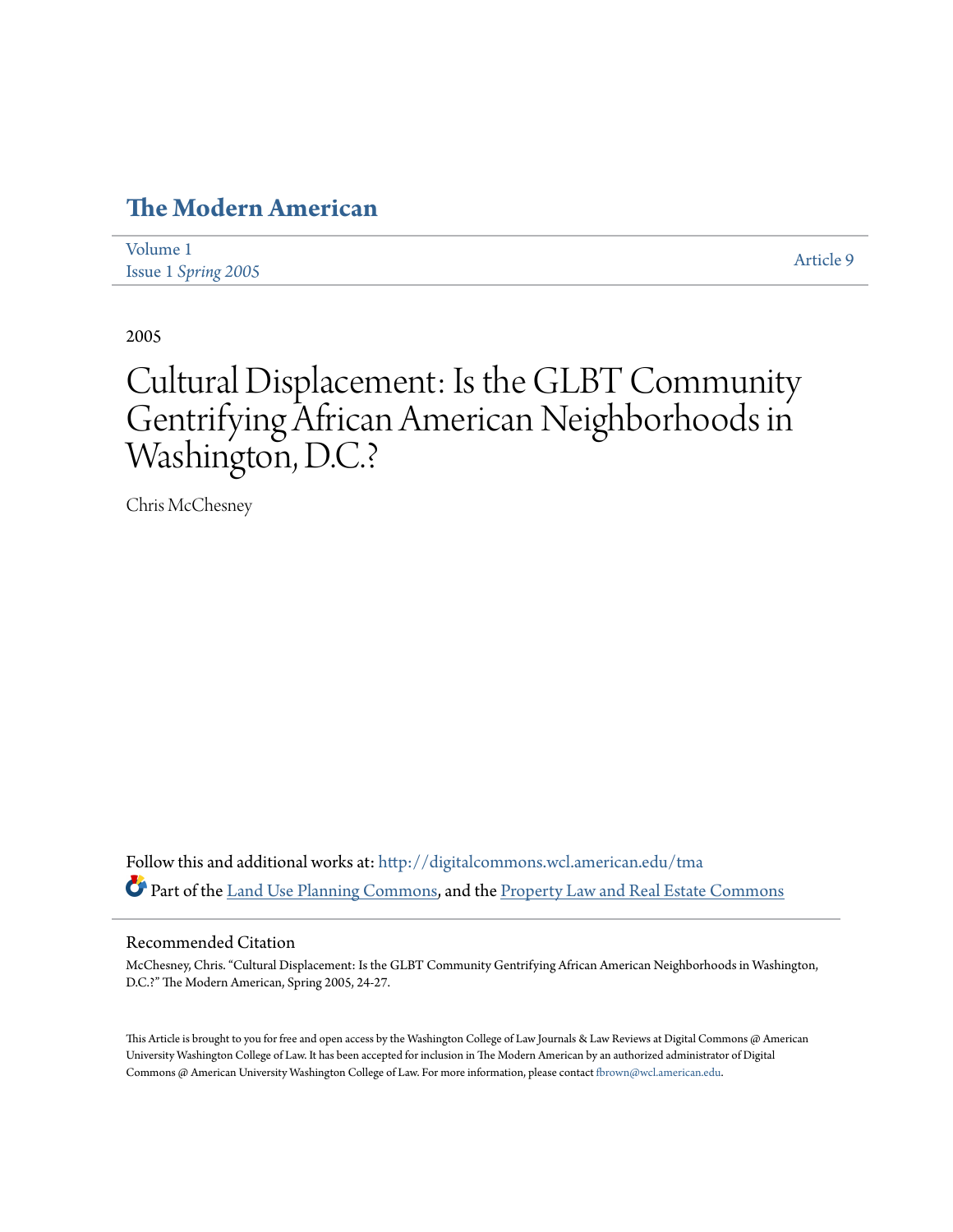## Cultural Displacement: Is the GLBT Community Gentrifying African American Neighborhoods in Washington, D.C.?

## **Keywords**

Gentrification, Gay, Lesbian, Bisexual and Transgender (GLBT), African American community, U.S. Census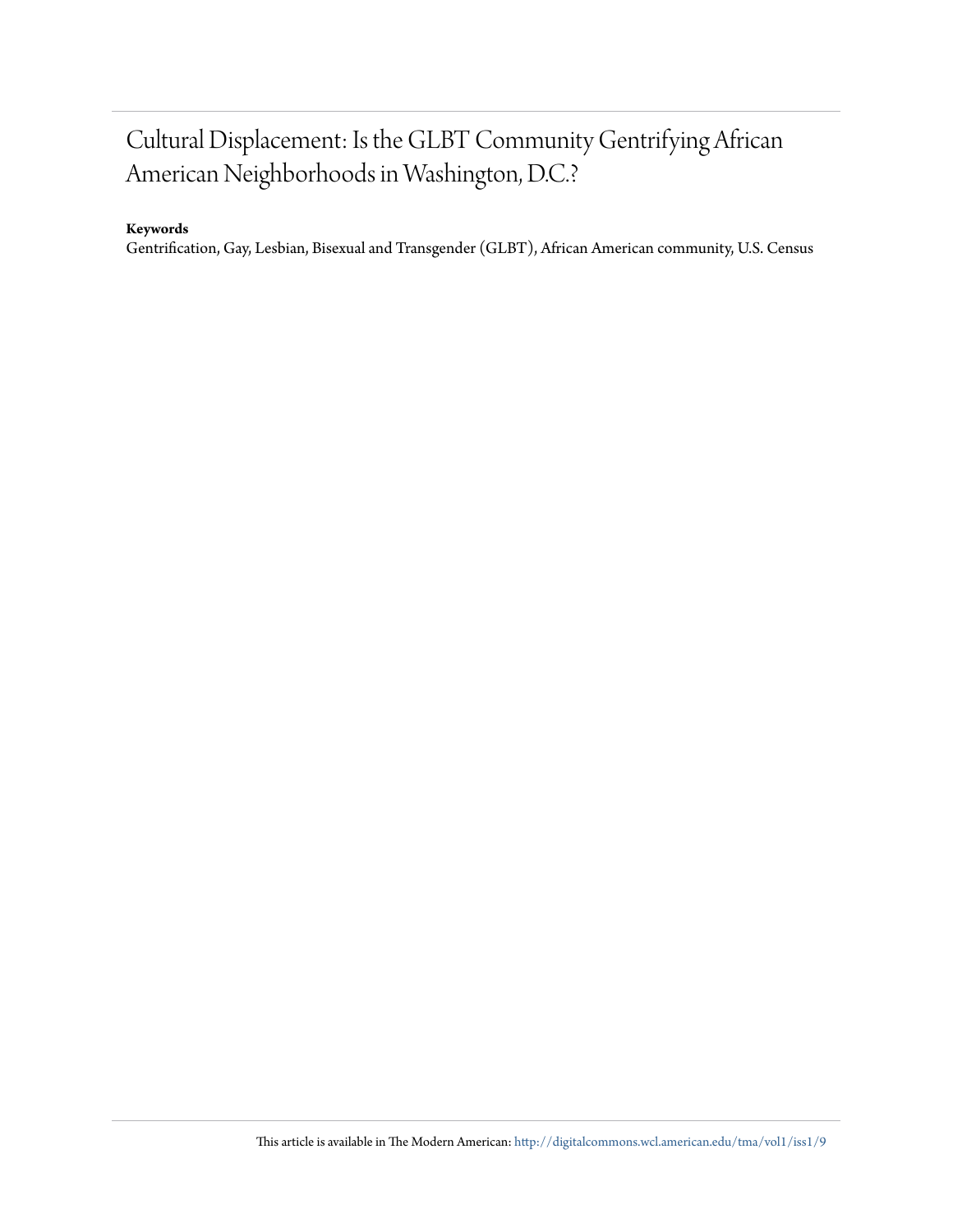## **CULTURAL DISPLACEMENT: IS THE GLBT COMMUNITY GENTRIFYING AFRICAN AMERICAN NEIGHBORHOODS IN WASHINGTON, D.C.?**

## *By Chris McChesney\**

**W** ashington, D.C. is a city physically divided along<br>16th Street, NW (Northwest) by race and socio-<br>economic status. Poverty resides in east D.C. with a 16th Street, NW (Northwest) by race and socioeconomic status. Poverty resides in east D.C. with a large concentration of minority communities, while prosperous and mostly Caucasian residents live in northwest  $D.C.<sup>1</sup>$  Starbucks, one of the many cultural amenities that correspond with gentrification, clearly illustrates the divide. Among the nearly 50 Starbucks locations in the District, only three stores are in east D.C. These three Starbucks are all near busy downtown neighborhoods, such as Eastern Market, that are frequented by people from other parts of the city and tourists.<sup>2</sup> Moreover, this same division is not only in the District, but also evident in surrounding Maryland and Virginia counties. The eastern side of the District, along with Prince George's county, MD (the only county adjacent to District's eastern border) accounts for 70% of the region's total black population. However, Jim Graham, a D.C. councilmember, observed that while the division between communities still falls along 16th Street, NW, it has begun to push eastward because of gentrification.<sup>3</sup>

Gentrification is a complex process with both positive and negative effects and various definitions, including one that is synonymous with the revitalization of a community. The definition used in this article closely parallels that of The Brookings Institution Center on Urban and Metropolitan Policy, which defines gentrification as a process in which higher socioeconomic households move into a neighborhood causing the non-voluntary displacement of lower socioeconomic households resulting in a change in the culture of the community.<sup>4</sup> Specifically, this article will explore the validity of the common belief that the Gay, Lesbian, Bisexual and Transgender (GLBT) community is one of the driving forces of gentrification by examining the role of the community in the gentrification of Washington, D.C.

## **WASHINGTON, D.C. AND GENTRIFICATION**

Councilmember Jim Graham described D.C.'s transformation in the past thirty years as a city that has gone from "a sleepy southern town to a sophisticated world capital."<sup>5</sup> This revitalization may be attributed to gentrification, which is evident in many neighborhoods in the District. As a whole, the city's population, which is predominantly African American, has been on the decline since the  $1950s$ .<sup>6</sup> This decrease in the population size may be due, in part, to a trend of suburbanization in the 1970s and 1980s, mostly driven by middle-class white householders looking to improve the lives of their families by moving out of the city. Beginning in the 1980s, African American residents also began to move out to the suburbs, but constituted only a fraction

of the total new suburban population.7 However, within the last few years, the migration to the suburbs seems to be reversing within certain demographic groups, such as single professionals. The GLBT community is a significant part of this expanding demographic group.

While the city's total population remains predominantly African American, the current influx of new residents has resulted in a proportional shift in the minority community. In 1990, African Americans accounted for roughly 66% of the D.C. population; in 2000, the number decreased to 60% of D.C.'s total population. Two predominant factors explain the moving trend of single professionals: (1) the attractions of urban life for those with high disposable income and (2) the absence of children, which allows them to live in areas with poorer public schools and provides them with the mobility necessary to adjust to the high crime rates of most cities.<sup>8</sup>

## **GENTRIFICATION OF THE AFRICAN AMERICAN COMMUNITY IN WASHINGTON, D.C.**

The African American majority is steadily declining,<sup>9</sup> and as one African American resident observed, " 'Chocolate City' is rapidly becoming 'Condo City.'"<sup>10</sup> U Street, one of many historically black neighborhoods, is quickly becoming another gentrified area of the city. In September 2004, escalating rent prices forced Sisterspace and Books, one of the last African American local businesses, to close its doors. Many in the community rallied to save the bookstore from the pressures of gentrification, which they compared to colonization.<sup>11</sup> In Columbia Heights, located around the intersection of Columbia Pike and Walter Reed Drive and recently ranked one of the top eight neighborhoods to watch, $12$  many residents have been protesting an attempt to close a youth center in order to build luxury condos. Along with the anger resulting from the loss of a safe place for children, many in the area see this initiative as another sign of increasing property value, more white neighbors, and an abrupt shift in their way of life.<sup>13</sup>

In a Washington Post editorial, Colbert King, deputy editor, compares the results of the gentrification of his childhood neighborhood of the 1940s and 1950s to Columbus' 'discovery' of America because "…all we shared and held dear was destroyed."<sup>14</sup> "[L]ost forever ... the sense of community and belonging $^{15}$  is the way King nostalgically recalls his childhood neighborhood and friends. In his time, Foggy Bottom and the West End were working-class neighborhoods; today the gentrified area is home to the Mayor of Washington, D.C.<sup>16</sup> King also frequently highlights the mayor's disregard for "the faceless peo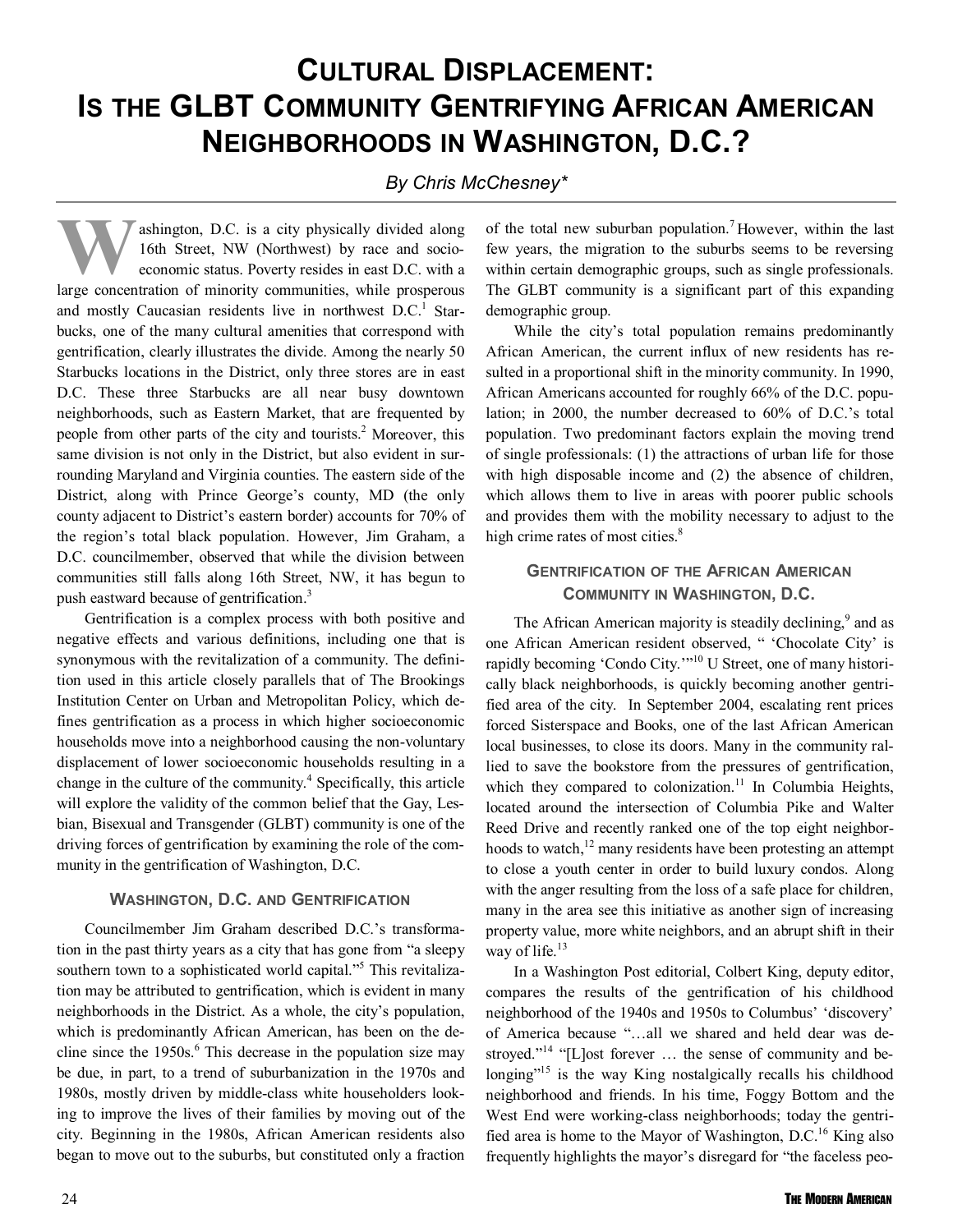ple forced to concentrate in D.C.'s impoverished areas" as the outcome of gentrification; the only viable options suggested by the mayor's office are homeless shelters and public housing.<sup>17</sup> Additionally, the mayor's website touts the Earned Income Tax Credit (EITC), a special city tax break for low- and moderateincome workers designed to assist the lower socio-economic households in  $D.C.<sup>18</sup>$ 

#### **THE GLBT COMMUNITY AND DUPONT CIRCLE**

While D.C. has a large GLBT population, it pales in comparison to the city's African American population. African American residents account for 60% of D.C.'s population while GLBT households make up less than one percent.<sup>19</sup> The dynamics of the GLBT community's role in the gentrification of African American neighborhoods is difficult to analyze, due in large part to a lack of demographic information regarding the GLBT community. The U.S. Census did not establish a methodology to accurately measure and identify the GLBT community in the United States until 1990. Prior to 1990, a gay couple living together would have been categorized as roommates and therefore indistinguishable from straight roommates.20 However, despite the efforts of the U.S. Census, it still lacks a method to identify single persons of the GLBT community and thereby makes it difficult to identify GLBT persons in demographic studies. While 3.6% of women and 4.7% of men have had same-sex sexual experiences, only 1.1% of women and 2.5% of men identified themselves as lesbian, gay, or bisexual.<sup>21</sup> Recently, researchers using online surveys have found the percentage of self-identified gays and lesbians to be as high as  $6\%$ <sup>22</sup> In spite of the small total percentage, an overwhelming number of GLBT persons live in cities.

According to the 1990 Census, while 20 U.S. cities accounted for 60% of all gay couples, they only accounted for 26% of the total U.S. population.23,24, In 1990, Washington, D.C., in particular, was home to 4.42% of all gay couples in the United States while only home to 1.54% of the total US population. Lesbian couples followed the same trend, but not in as a high of a percentage. The same 20 cities only accounted for  $46\%$ of lesbian couples and D.C. only accounted for 2.84% of lesbian couples.25 Overall, D.C. had the fourth highest gay population and the fifth highest lesbian population.26

The childless factor is thought to be one of the central reasons for D.C.'s large GLBT population. Many gay and lesbian couples do not have children, either out of choice or because of state laws that do not allow homosexual couples to adopt children. In 1990, 95% of gay couples and almost 80% of lesbian couples did not have children.<sup>27</sup> As a result, gays and lesbians were able to spend more money on personal amenities, such as entertainment and living expenses, cultural events unique to Washington, D.C., and more expensive real estate investments.<sup>28</sup> Aside from a lack of children, many GLBT persons fall into a class of people in the higher socio-economic bracket who are often characterized as prioritizing "close proximity to downtown entertainment and cultural venues" and historic architecture when choosing residency.<sup>29</sup> The conflict within gentrification lies in this shared appreciation of urban culture by both outside parties and pre-existing residents. However, this appreciation has spurred the evolution of Washington, D.C. into an important cultural center for the GLBT community. The large number of gay and lesbian residents within D.C. and the continuing influx of new residents has resulted in the open acceptance of the gay community in several D.C. neighborhoods. Thus, for many GLBT residents, Washington, D.C. symbolizes a cultural haven marked by the celebration and free expression of the GLBT lifestyle.

#### **DUPONT CIRCLE, D.C.'S GLBT CULTURAL CENTER**

Dupont Circle, one of D.C.'s more affluent neighborhoods in west D.C., was once an African American neighborhood and home to low income families. Recently, the zip code that encompasses Dupont Circle (20009) was ranked number 36 in a study of highest home prices in the D.C. metropolitan area, and the average price of a home has nearly doubled in the past three years.30 According to Dupont Circle Advisory Neighborhood Committee (ANC) member Karyn-Siobhan Robinson, Dupont was predominately African American in the 1960s and several of its buildings had government-assisted housing. Today, Robinsons feels it is no longer appropriate to call Dupont the city's "gay ghetto."<sup>31</sup> The area is home to the majority of D.C.'s GLBT households and only two buildings have governmentassisted housing.<sup>32</sup>

Dupont Circle, referred to as both the 'gay ghetto' and the 'fruit loop' by locals, is the cultural center for D.C.'s GLBT community. Paul Kafka-Gibbons recently described the circle in his novel entitled Dupont Circle: "In Dupont Circle, poor meets rich, old meets young, gay meets straight, native meets new arrival, and the peoples, styles, and languages all squish together."<sup>33</sup> Lambda Rising, a GLBT bookstore, opened its original store in Dupont Circle in 1974.<sup>34</sup> Nearby is a Human Rights Campaign (HRC – the nation's leading GLBT advocacy organization) store and the HRC national headquarters is located near the circle.<sup>35</sup> Recently, The Center, an organization dedicated to helping the local GLBT community, opened in Logan Circle, the neighborhood adjacent to Dupont Circle.<sup>36</sup> The offices of The Washington Blade, D.C.'s weekly GLBT newspaper since 1969 (then called The Gay Blade), $37$  and Metro Weekly, D.C.'s GLBT magazine, are also located near the circle.<sup>38</sup> A copy of both can be found on just about any street corner in the Dupont neighborhood. Over 15 bars, clubs, and restaurants in Dupont cater to the GLBT community along with a number of retail stores, such as Universal Gear.<sup>39</sup>

Many annual GLBT cultural events call Dupont Circle home. D.C.'s annual High Heel Race takes place along 17th St., NW (just a few blocks off of the circle) on the Tuesday before Halloween. The race was started eighteen years ago by, "…a bunch of drunk drag queens who had a race." The race is seen by the city as "...truly a community event."<sup>40</sup> Reel Affirmations is the District's international gay and lesbian film festival. While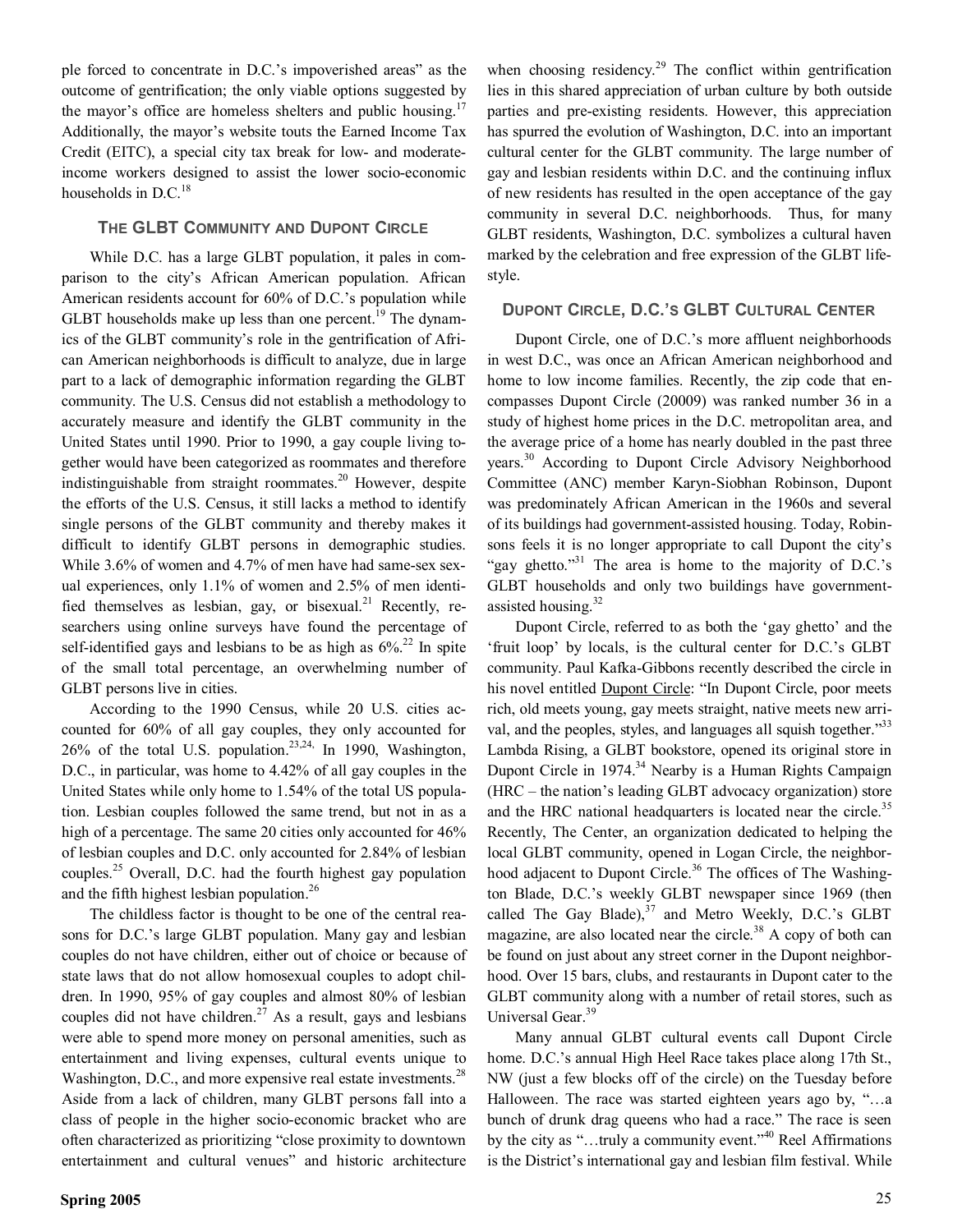there is no central location for the festival, tickets can be purchased at many Dupont area stores and one the main theatres is in Dupont.<sup>41</sup> Most notably, Dupont Circle is home to D.C.'s annual Pride Parade.<sup>42</sup>

While Robinson believes gentrification is more a matter of affluence and a lack of people's sensitivity to their surrounding community, she stated that the GLBT community fuels the revitalization of neighborhoods and follows the retreat of the black community eastward.<sup>43</sup> The Logan Circle neighborhood, east of Dupont Circle, is currently experiencing gentrification by the GLBT community. Many younger GLBT persons who wish to live near Dupont can no longer afford to and are now buying up realty in the adjacent Logan Circle neighborhood.<sup>44</sup>

### **CONFLICTING INTERESTS**

In some areas of the country, gentrification is the source of major conflict between pre-existing black communities and an increasing gay population. In Kirkwood, one of the African American neighborhoods in Atlanta, Georgia, one minister held community meetings to protest what he saw as "the white homosexual and lesbian takeover," of his neighborhood. During one of these meetings, a gay rights group, whose size surpassed the number of concerned community members left in the neighborhood, held their own protest outside.<sup>45</sup>

In contrast, while there has been protest by D.C. residents over gentrification, they have not been directed at the GLBT community.46 Despite the recognition of the GLBT community as one of the driving forces behind gentrification in D.C., there has been little conflict with the African American community. Ward One, the area home to Columbia Heights, U Street and other neighborhoods feeling the pressures of gentrification, is 44% African American. However, Ward One recently elected an openly gay councilmember, who carried a majority of the vote in several African American precincts.<sup>47</sup>

Robinson does not believe that the two communities have conflicting interests, only different interests. In her opinion, tension arises when those moving into a predominately-black neighborhood are not sensitive to the interests of the pre-existing community.48 As the GLBT community moves further eastward, the existing residents are forced to learn to live with their new neighbors. On one hand, these old neighborhoods will experience a surge of growth due to the investment and the sheer commercial buying power of the GLBT residents. However, while recognizing that neighborhoods often grow and evolve, Robinson expressed unease that older residents often feel left out of the changes and have concerns of whether the city they call home still values them.<sup>49</sup>

### **PUBLIC POLICY AND GENTRIFICATION**

Gentrification is not always a bad word to politicians. Many see it as another word for much needed revitalization. Through the revitalization of run down neighborhoods, a city can reduce its concentrations of poverty, upgrade the housing stock by increased property value, and increase revenue from property taxes.<sup>50</sup> The D.C. council and the federal government have both pursued the revitalization of Washington D.C. by implementing several public policy initiatives, such as tax incentives.<sup>51</sup> Congress, which remains deeply involved in D.C.'s local politics, passed a \$5,000 tax credit to assist first-time homebuyers within the District. This credit has been widely used and has often been an incentive for people to buy homes in the District. In fact, 70% of homebuyers used this credit in 1998.<sup>52</sup> Another method of encouraging neighborhood growth is through public spending. A visible example in D.C. is the Metrorail system, the public subway system which connects different parts of the city as well as to Virginia and Maryland. The opening of a Metro station in Columbia Heights and Shaw multiplied gentrification pressures in the surrounding areas as the area became more accessible and attractive to commercial investment. Additionally, the privately financed Convention Center in Shaw has increased pressure in adjacent neighborhoods.<sup>53</sup> These increased gentrification pressures have lead to a 116% increase in house prices between 2001 and 2004.<sup>54</sup>

In recognition of the investing power of the GLBT community, many cities are increasing efforts to attract GLBT people in their desire to revitalize neighborhoods. In addition to an influx of new investment, the movement of a large GLBT population to an existing community has been shown to increase tolerance for diversity within neighborhoods. Additionally, some studies have shown economic benefits for cities that welcome GLBT people.55 San Francisco, the city with the highest gay and lesbian concentration, also ranks very high for patents per capita.<sup>56</sup> Several other cities that have large GLBT concentrations also rank very high among other economic indicators.<sup>57</sup> The top 15 high-tech cities, according to the Milken Institute High-Tech Rankings, were also among the cities with the highest gay populations.58 Washington, D.C. ranked fourth in the high-tech rankings and came in second for the gay index rankings used in the study.59

However, the positive economic growth brought on by the GLBT population should not be confused with individual wealth within the community. One misconception is that GLBT professionals are often wealthier than their heterosexual counterparts. While studies show little to no disparity among incomes, gay men on average make less then married men of an equal occupational level.<sup>60</sup> The reason behind the misconception goes back to a lack of children among GLBT people. This creates a large amount of disposable income that helps fuel economic growth, while many married couples save money in order to support their children.<sup>61</sup> Because of this difference in spending patterns, many cities actively try to attract new gay residents. D.C., for example, has amended its definition of domestic partnerships to recognize gay and lesbian couples and give them economic benefits.<sup>62</sup>

#### **CONCLUSION**

Economic revitalization and growth does not automatically result in the gentrification of a neighborhood, but if this growth